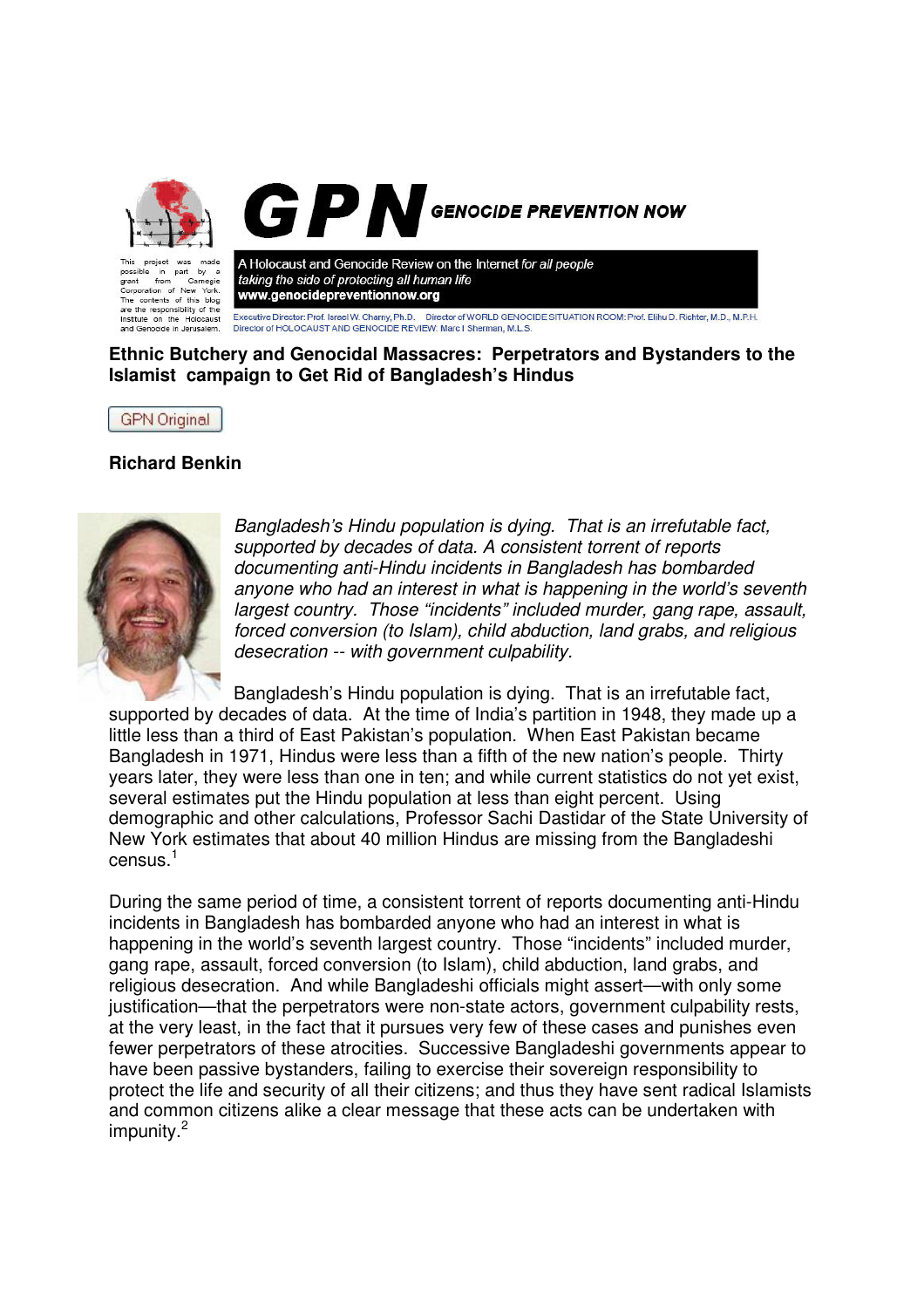

Additionally, I have interviewed dozens of Bangladeshi Hindu refugees living in largely illicit colonies throughout North and Northeast India. In describing the attacks that forced them to leave their ancestral homes, they made it very clear that their attackers were not necessarily members of radical Islamist groups. Instead, most were neighbors or otherwise everyday Muslims. They also reported with near unanimity that when they went to the police and other local officials for help, they were advised to drop the subject and

"get out of Bangladesh." Last February, I interviewed a family that just crossed in to India only 22 days before. They told me about an uncle being killed, the father being beaten, and their small farm invaded by a large number of Muslims. Local Muslims also raped their 14-year-old daughter. The perpetrators were simply Muslims who lived in the area and knew they could have their way with the family and seize their land.<sup>3</sup>

**Often the most "successful" cases of genocide and genocidal massacres accompanied by mass expulsions occur when a small cadre of true believers incite average citizens to engage in heinous acts against a targeted minority that they otherwise would not dream of committing.** At a 1996 public rally, for instance, former and future Prime Minister Khaleda Zia fanned anti-Hindu flames by warning Bangladeshis that Hindus threatened to take over the country; saying that the traditional Hindu wail, "uludhhwani," would soon replace the traditional Muslim call to prayer.<sup>4</sup> There might be no Janjaweed in Bangladesh, but its Hindu community is facing a slow motion and process of destruction at the hands of the Bangladeshi majority little known to the western world.

This is the fatal flaw in US and western policy in this region that provides an ideological basis for ignoring the ethnic massacres and expulsions of Bangladesh's Hindus. The investment of outside actors, notably the United States, in the success of the current Awami League government in Dhaka rests on uncritically accepting its claim to be "prominority" and different from previous military-backed and BNP-led governments. Yet, fifteen months after taking office, the Awami League government has not been able to move Bangladesh away from its previous abuses. Anti-Hindu actions and the government's complicity have continued unabated.

During the first two months of Awami rule, serious anti-Hindu occurred on the average off one and a half per week. They included religious desecration, land grabs, beatings, kidnapping, rape and murder. The crimes were religiously based; that is, the victims were targeted because they were Hindu; and the government did not prosecute them.  $5$ This passive role appears to signal that Prime Minister Sheikh Hasina and her party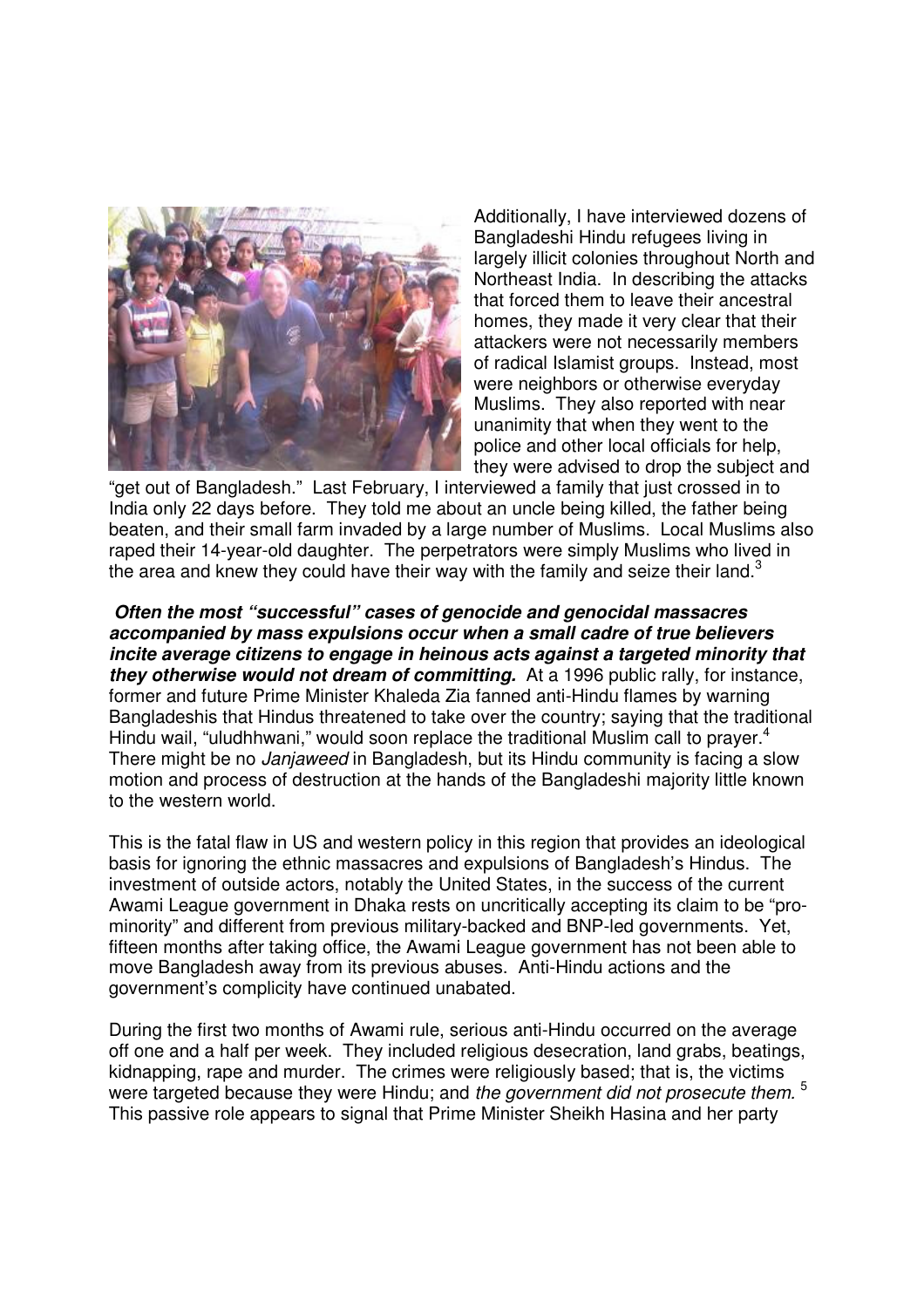would not interfere with the Hindu community's destruction. The onslaught has continued throughout 2009, and last spring saw what can be described only as an anti-Hindu pogrom in the nation's capital. Its western supporters in government, NGOs, and the media were champions in making sure that these abuses were not publicized.<sup>6</sup> The Bangladesh Hindu, Buddhist, Christian Unity Council, for instance, reports a total of 13 similar incidents in March and April. Other NGOs, including Bangladesh Minority Watch and Global Human Rights Defence, as well as both vernacular and English-language newspapers, concur. Yet, media outside of Bangladesh did not pick up any of them.<sup>7</sup>

Let's take as an example that anti-Hindu pogrom in Dhaka. In March and twice in April, a community of approximately 400 Hindus was reportedly going about its business when "hundreds of Muslims" suddenly descended on them and demanded they quit the homes where they and their families had lived for the past 150 years. Witnesses also report that police watched passively while attackers beat residents and destroyed a Hindu temple. The Bangladeshi Government said no anti-Hindu pogrom occurred, and the cover up moved from local police to the Dhaka police chief to an Awami League MP. Several human rights groups, as well as my own network, conducted extensive investigations and confirmed the attacks. Many residents remain homeless; and the Bangladeshi Government has not even bothered to deny that Hindus were beaten, some religious desecration occurred, or that police were present during the attacks. We also confirmed that the area attacked was located directly behind a police station and the Temple only about 18 m from it; yet, the police did nothing to stop its destruction. Police also justified the land grab under Bangladesh's Vested Property Act, which has fueled the seizure of Hindu lands for over 35 years. Yet, except for some local Bangladeshi papers, The Daily Pioneer of India, and some blogs; the media ignored it.<sup>8</sup>

This is not about one terrible event, but about a system of legalized ethnic cleansing that has proceeded non-stop for decades and which places every one of Bangladesh's 13,000,000-15,000,000 Hindus at risk. For despite Government protestations to the contrary, normal legal protections are suspended for Hindus and other minorities in Bangladesh who are often subject to arbitrary actions by the Muslim majority. Moreover, the nominal law enforcers have become enforcers of lawlessness, abetting crimes against minorities and sending a message that Bangladesh is a country where the law gives Muslims preferential treatment even if it means ignoring elementary standards of justice. (The Eighth Amendment to Bangladesh's constitution declared Islam the official state religion and gave rise to numerous preferential policies and actions that has made Hindus and other minorities second class citizens. $9$ 

One would expect that the onus would fall on Bangladesh to convince the rest of the world that it is not guilty of ethnic cleansing and tolerating bigotry. Yet, the opposite seems to be the case. For no major human rights body has acknowledged the seriousness or even the existence of this quiet case of ethnic cleansing (as I have termed it because of the world's silence). Whether it is Amnesty International or the United Nations Human Rights Commission, they have devoted far more energy and resources to criticizing the US detention center at Guantanamo Bay, Cuba, than they have to the plight of Hindus—whether in Bangladesh; Pakistan, where they have been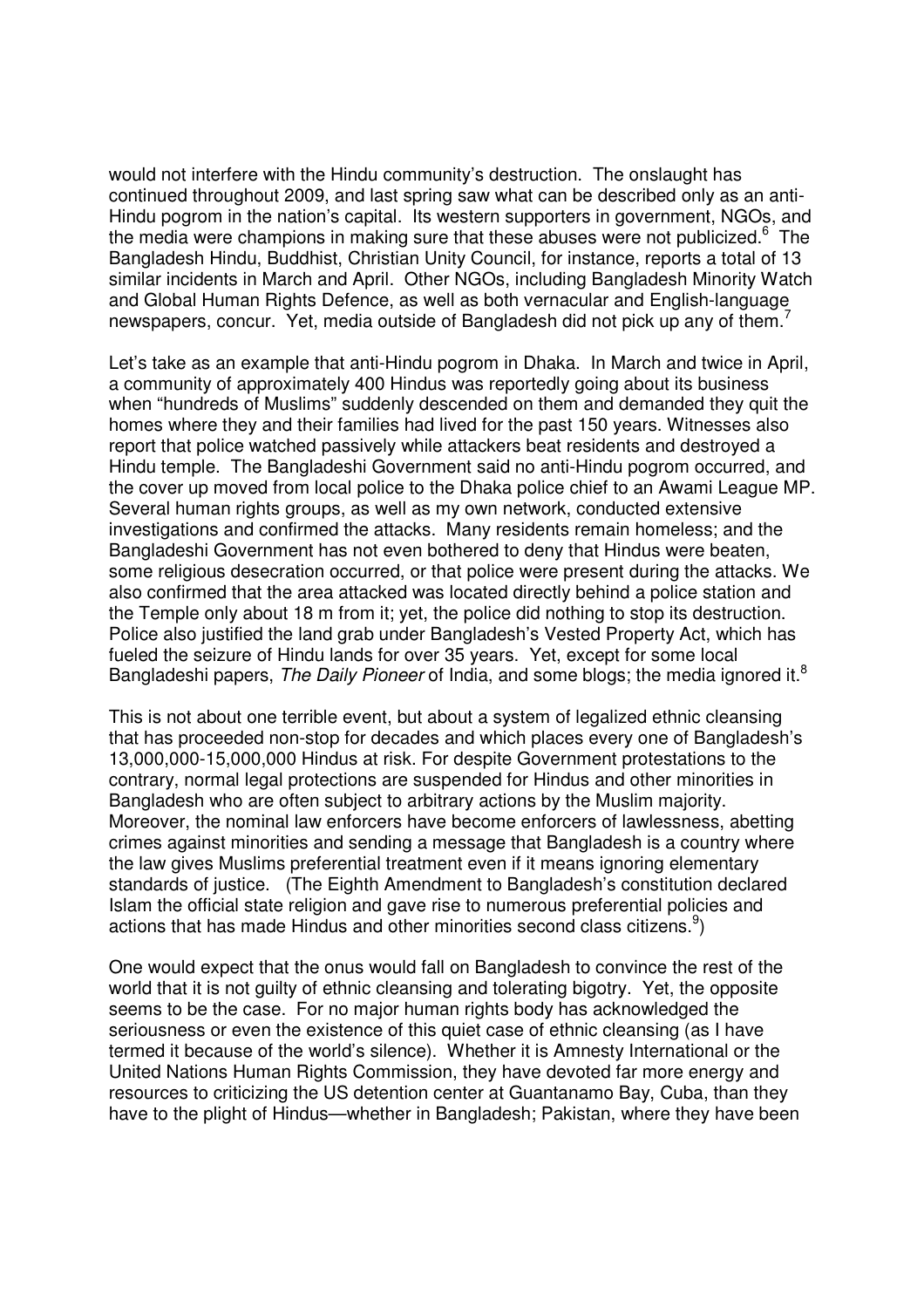reduced from almost a fifth in 1965 to one percent today; Malaysia, which is engaging in a particular vicious attack on Hindus and Hinduism; or even the smaller nations of Trinidad and Tobago, Fiji, or Bhutan. The latter has been expelling Hindus to refugee camps in neighboring Nepal since the 1980s.<sup>10</sup> It is no wonder that several have suggested an anti-Hindu bias on the part of these rights groups.

There is no internal dynamic in successive Bangladeshi governments to put an end to the atrocities or even the Nuremburg-like laws of discrimination. University's Professor Abul Barkat has demonstrated both major parties have benefited materially from them and used the spoils to strengthen their patronage base.<sup>11</sup> The only way things will change is when some outside force makes it clear that the negative consequences from continued ethnic cleansing are more painful than the political cowardice that keeps it going. So far, no one—not India, the United States, the United Nations, or anyone else—has stepped up to take a principled stand.

## **Conclusion**

Genocidal scenarios result from human choice and bystander indifference. What we have in Bangladesh are genocidal massacres and expulsions resulting from incitement and actions of non-governmental perpetrators and inaction by governmental bystanders, and the indifference of the outside world. This essay states the case for setting in motion actions to hold the Bangladesh Government accountable for its Responsibility to Prevent and Protect, in accordance with international humanitarian law.

**Richard Benkin PhD** is a human rights activist, author, and speaker. Over the past five years, he has among other things freed a journalist from imprisonment and torture in Bangladesh, forced Bangladesh's notorious RAD to release an abductee unharmed, halted an anti-Israel conference in Australia, and raised the issue of Bangladesh's ethnic massacres and expulsions of Hindus in Washington and other capitals. His many publications on abuse of human rights in Bangladesh are listed on the website of Scholars for Peace in the Middle East. He recently returned from a trip to India where he won verbal support from several political and Lok Sabha officials, addressed universities and large public gatherings, and established a communication conduit with the highest echelons of the Bangladeshi government. Dr. Benkin has also received verbal support for US Congressional hearings about the Bangladeshi Hindus. In 2005, Benkin received a meritorious award from the US Congress for his work.

According to Benkin, after a trip to Bangladesh which capped his successful effort to free a political prisoner, a group of Bangladeshi Hindus contacted him and asked for his help. Although he knew something about their persecution, Benkin immersed himself in research about the subject and vowed to stop it. Since then, he has met with victims and victimizers, gathering information and getting it to US leaders, and working for action.

Benkin is President and a founder of Forcefield, a human rights NGO, described as "nonagenda driven," in contrast with other human rights organizations. Its first human rights case is that of Bangladesh's Hindus.